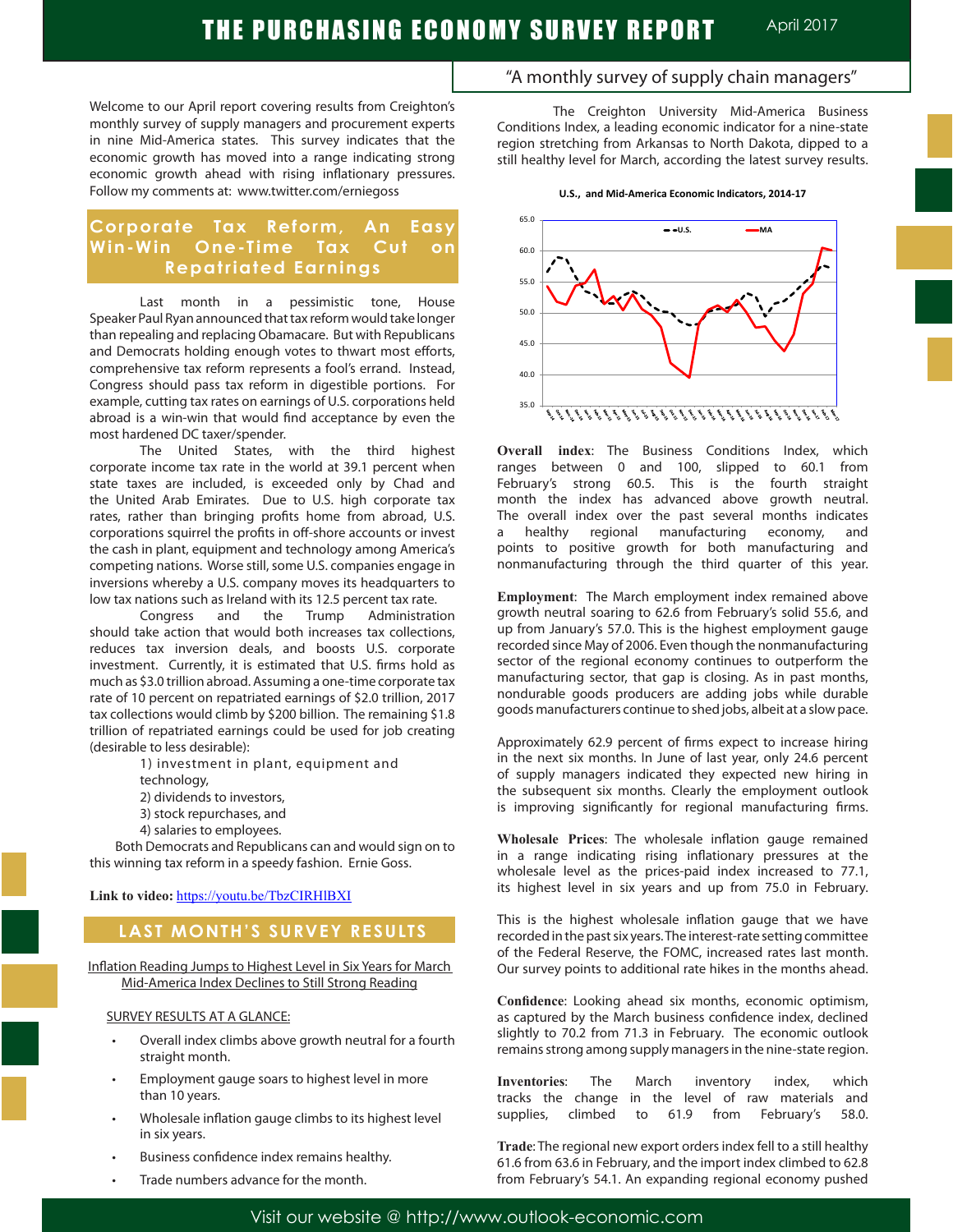buying from abroad higher for the month. Recent declines in the value of the U.S. dollar and expanding global economic conditions have stimulated new export orders for the month.

**Other components**: Components of the March Business Conditions Index were new orders at 63.2, down from 67.3 in February; production or sales index was 58.8, down from February's 69.7; and delivery speed of raw materials and supplies rose to 54.0 from last month's 51.9.

The Creighton Economic Forecasting Group has conducted the monthly survey of supply managers in nine states since 1994 to produce leading economic indicators of the Mid-America economy. States included in the survey are Arkansas, Iowa, Kansas, Minnesota, Missouri, Nebraska, North Dakota, Oklahoma and South Dakota.

The forecasting group's overall index, referred to as the Business Conditions Index, ranges between 0 and 100. An index greater than 50 indicates an expansionary economy over the course of the next three to six months. The Business Conditions Index is a mathematical average of indices for new orders, production or sales, employment, inventories and delivery lead time. This is the same methodology, used since 1931, by the Institute for Supply Management, formerly the National Association of Purchasing Management.

# **MID-AMERICA STATES**

### ARKANSAS

Arkansas' overall index for March rose to 63.2 from February's 58.9. Components of the index from the monthly survey of supply managers were new orders at 65.7, production or sales at 66.1, delivery lead time at 55.3, inventories at 64.2, and employment at 64.9. While the state's durable goods sector lost 1,400 jobs over the past 12 months, nondurable goods producers in the state added approximately 3,500 jobs. Recent surveys of supply managers indicate that both manufacturing and nonmanufacturing firms in the state will expand output and employment for the next three to six months.

## IOWA

The March Business Conditions Index for Iowa slipped to 60.5 from 62.6 in February. Components of the overall index from the monthly survey of supply managers were new orders at 63.7, production or sales at 58.8, delivery lead time at 53.6, employment at 64.2, and inventories at 62.2. Durable goods manufacturers in the state, especially those linked to agriculture continue to experience pullbacks with job losses of approximately 3,700 over the past 12 months. On the other hand, transportation and nondurable goods firms in the state are benefiting from the upturn in regional and national economic activity.

## KANSAS

The Kansas Business Conditions Index for March slumped to a regional low of 52.2 from February's 61.5. Components of the leading economic indicator from the monthly survey of supply managers were new orders at 54.7, production or sales at 50.5, delivery lead time at 46.1, employment at 54.1, and inventories at 55.3. It is too early to determine, but it is clear that fires across the state negatively affected the index. I expect those negative impacts to continue into April. Gains for nondurable goods manufacturers exceeded the losses for durable goods producers. However, I expect the state's overall reading to move below growth neutral for Creighton's April survey.

# "A monthly survey of supply chain managers"

#### MINNESOTA

The March Business Conditions Index for Minnesota advanced to 61.8 from February's 54.3. Components of the overall March index from the monthly survey of supply managers were new orders at 65.3, production or sales at 60.3, delivery lead time at 54.9, inventories at 63.8, and employment at 64.5. Durable goods manufacturers, including metal producers, continue to detail slow growth while nondurable goods firms such as food processors experience improving economic conditions. Overall growth, both manufacturing and nonmanufacturing, will continue to expand at a healthy pace for the next three to six months.

#### **MISSOURI**

The March Business Conditions Index for Missouri declined to 66.6 from February's 66.8. Components of the overall March index from the survey of supply managers were new orders at 69.9, production or sales at 64.6, delivery lead time at 58.9, inventories at 68.4, and employment at 71.2. Business activity remains healthy for nondurable firms while growth has picked up for durable goods manufacturers such as metal producers. I expect firms to continue to add jobs above at an annualized pace above 2 percent for the next three to six months.

#### NEBRASKA

The March Business Conditions Index for Nebraska expanded to 59.8 from 55.4 in February. Components of the index from the monthly survey of supply managers were new orders at 63.2, production or sales at 58.4, delivery lead time at 53.2, inventories at 61.8, and employment at 62.5. While the state's durable goods sector lost 1,300 jobs over the past 12 months, nondurable goods producers in the state added approximately 1,600 jobs. Recent surveys of supply managers indicate both manufacturing and nonmanufacturing firms will expand output and employment for the next three to six months.

#### NORTH DAKOTA

North Dakota's overall, or Business Conditions Index, advanced above growth neutral for the month. The index for March from a survey of supply managers sank to 54.3 from 66.8 in February. Components of the overall index were new orders at 57.3, production or sales at 53.0, delivery lead time at 48.3, employment at 56.7, and inventories at 56.1. The state's energy sector has stabilized, albeit back to 2011 levels, while the manufacturing sector is experiencing upturns in business activity. I expect job growth to hover only slightly above zero for the next three to six months in the state.

#### OKLAHOMA

The state's Business Conditions Index moved above the growth neutral threshold for a third straight month. The March index decreased to a solid 58.2 from 59.0 in February. Components of the overall March index from a survey of supply managers in the state were new orders at 61.5, production or sales at 56.8, delivery lead time at 51.8, inventories at 60.1, and employment at 60.8. Durable goods manufacturers in the state, especially those linked to the state's large energy sector, continue to experience pullbacks in economic activity. On the other hand, nondurable goods producers in the state, including food processors, are experiencing upturns in economic activity. I expect annualized job gains for nonfarm firms for the next three to six months to remain positive, but below 1 percent.

#### SOUTH DAKOTA

The Business Conditions Index for South Dakota advanced to a regional high 67.2 from February's 62.4. Components of the overall index for the March survey of supply managers in the state were new orders at 71.0, production or sales at 65.6, delivery lead time at 59.8, inventories at 69.4, and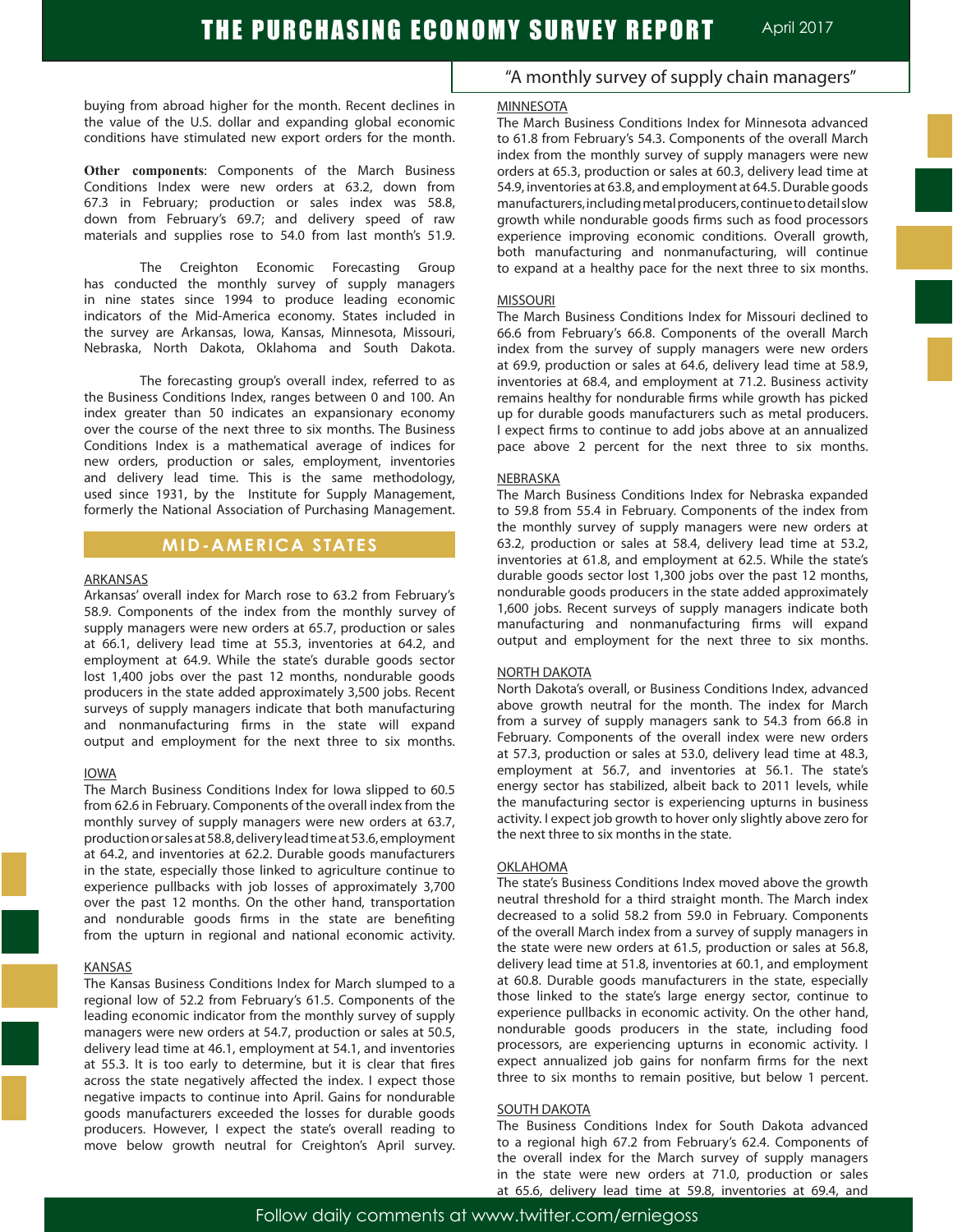employment at 70.2. Over the past several months, results from Creighton's surveys indicate South Dakota will join Missouri in experiencing strongest business and job growth in the region. I expect annualized job gains for the state's nonfarm firms to rise over 2 percent over the next three to six months.



## **THE BULLISH NEWS**

- The nation's unemployment fell to 4.5% for March. This is slightly below the Federal Reserve's rate at which the economy continues to expand without excessive inflation.
- Year over year average hourly earnings for workers rose to 2.7% for March, well above the rate prevailing over most of the economic recovery.
- The U.S. trade deficit slumped to \$43.6 billion in February from \$48.2 billion in January as global demand for U.S. exports climbed.
- The Case-Shiller home price index for the U.S. rose 5.9%, a 31-month high in January.



Ī

## **THE BEARISH NEWS**

- The long-term unemployed continue to struggle with the current jobless rate above pre-recession levels.
- The year-over-year U.S. consumer price index (CPI) for February rose to 2.7%, its fastest growth in past 5 years.

## **WHAT TO WATCH**

- **Debt ceiling fight:** Total U.S. debt currently stands at \$19.8 trillion of which \$14.3 is owned by the public (the rest by other government agencies). On April 28 the continuing resolution allowing spending beyond limit expires.
- **French elections:** If Marine Le Pen is one of the top two vote getters in the first-round of French presidential elections on April 23, global financial risks will skyrocket with a rising value of the U.S. dollar, sinking U.S. long term interest rates, and falling U.S. stock values. She supports France's exit from the European Union (Frexit). She is often portrayed as "Donald Trump in a skirt."
- GDP: On April 28, the Bureau of Economic Analysis releases it Q1, 2017 gross domestic product estimate. Annualized growth above 3.0% will be very bullish and above the expected 2.8%.

# **Goss Eggs (Recent Dumb Economic Moves)**

Even with the highest taxes in the U.S., Governor Cuomo of New York will, in the coming weeks, recommend renewal of its so-called "Millionaires Tax", propose tax increases on prepaid cell phones, and an expansion of New York's so-called "Amazon Tax" on Internet sales. As a result, more and more New Yorkers snow-birding in Florida will fail to fly north as summer approaches.

Survey results for March will be released on the first business day of next month, May 1.

"A monthly survey of supply chain managers"

Follow Goss on twitter at http://twitter.com/erniegoss For historical data and forecasts visit our website at: http://www2.creighton.edu/business/economicoutlook/